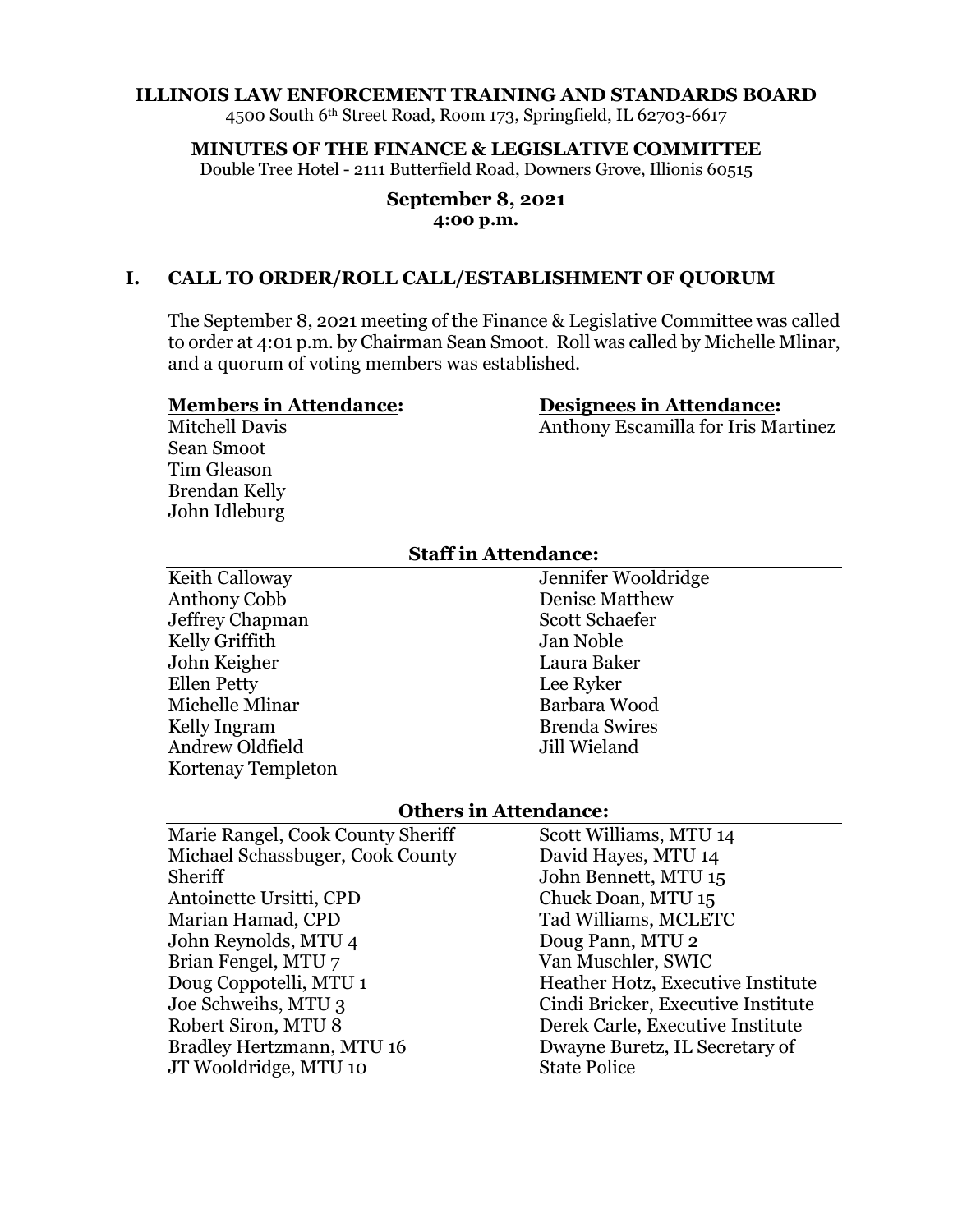## **II. FINANCIAL MATTERS**

## A. *Financial Items – Tab G – Denise Matthew*

1. Fiscal Information through August 15, 2021

The Traffic Conviction Surcharge Fund on Page 1 shows the current fiscal year with one deposit received. The majority of the balance will be used for reimbursements. Pages  $3 \& 5$  show the three and twenty year comparisons for this fund.

The camera grant fund is on page 7, an additional \$10,712 has been deposited since the report was written. Page 8 shows the comparison from 2007 to present, with page 9 showing the interest from this fund with none being deposited so far this fiscal year.

Academy enrollment numbers begin on page 11 of the report.

## *Motion was made by Davis, seconded by Gleason, and carried by all members present to approve the financial report.*

2. FY22 Budget

Budget was approved and signed by the Governor in June.

Smoot asked if there are any outstanding bills still owed to the MTU's. Matthew replied that we were not able to pay the MTU's their full amount last fiscal year. Matthew stated we are about ready to pay them their 1st quarter FY22 money. Calloway stated we plan to pay the next quarter installment at 100% due to the GRF funding and traffic surcharge funds.

B. *Legislative and Litigation Update – Verbal Report – John Keigher*

No litigations to report, there is one pending human rights complaint that was dismissed procedurally and the officer filed an appeal.

HB1092 Public Act 102-345: This addressed firearm restraining orders, created a policy for when a firearm must be relinquished due to a restraining order. It instructed the Board to include training on this in the curriculum and create a special in-service course mandated annually.

HB2784 Public Act 102-580: This bill created the state's new 988 emergency number for people in crisis, it is designed to redirect calls away from law enforcement agencies to social service responders. The bill requires Fire Services, EMT's and social service agencies to work together for training. Since this effects our CIT training we have reached out to the Governor's office.

We are still in talks with the Attorney General's office regarding a possible trailer bill for the SAFE-T Act.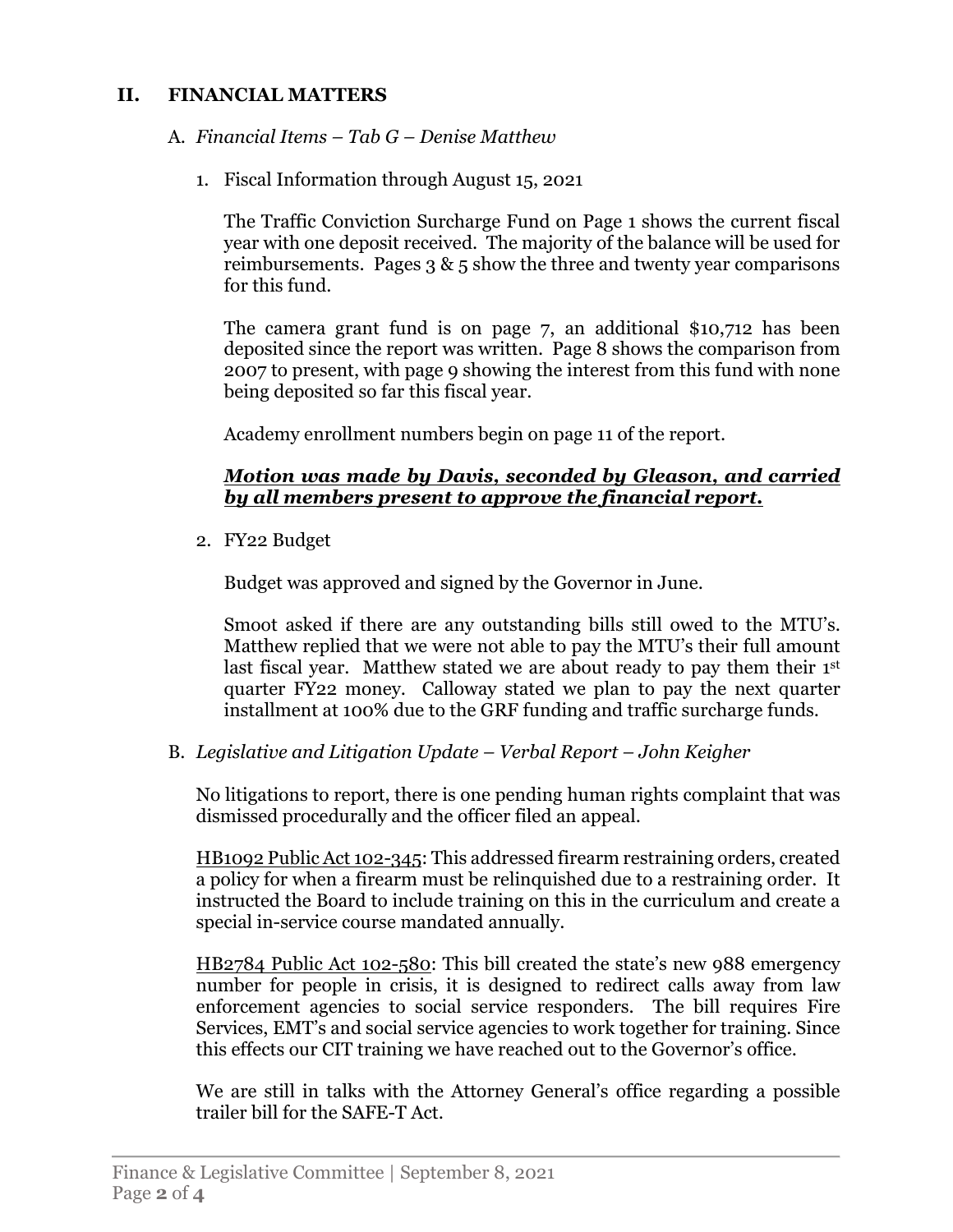### C. *Personnel Updates - Tab M – Ellen Petty*

The Special Personnel Committee met five times during June – August. Initially we wanted to get to 25-30 new employees by the end of June, but the process is taking much longer than expected. The newest hires are Michelle Mlinar and Jeffery Chapman. Three jobs have been posted which closed the end of July; a Certification Specialist, a Lead Certification Specialist and a FOIA/Records Officer. We have received 94 applications for one position, and 56 and 54 for the others. Petty is working through those applications and asked that we please remember she is the only HR person on staff so it is taking a bit. A new Chief Fiscal Officer, Kristina Shelton from DNR, will be starting on September 16<sup>th</sup>, to start the expansion of the Fiscal department. The new Associate Director of Information Services started on September 1st. Kelton "Kelly" Ingram comes to us from Department of Corrections, he was their Public Safety CIO under DoIT. The Deputy Director of Training position has been posted and we are waiting on interviews to be conducted. We filled a Systems Administrator position, Kortenay Templeton who comes to us from Illinois State Police started on July 1st. The Network Administrator position did not produce any qualified candidates so we will need to repost the position. We are currently starting to schedule interviews for the Field Rep position. Bob Crouch has been hired as the Mandated Training Manager, his start date has been moved to October 1st. Deputy Director of Operations, Anthony Cobb former Chief in Champaign, started on August 16th.

Upcoming positions are the Police Officer III Field Investigator, Police Officer II Field Investigators, Hearing Officer/Prosecutors, Certification Specialist, Curriculum Legal Specialist, Accountant/GATA Officer, Information Systems Analyst, Assistant to HR Manager, Internal Auditor & Procurement, and an additional Confidential Secretary for Cook County. If you know of anyone please send them our way, please read the information carefully when applying as all job application requirements are different. The front page of our website has a link to our jobs.

Eric Pingolt retired on June 30th, Jan Allen has also retired and Laura Baker will retire at the end of September.

We now have a Remote Work Policy developed and we have negotiated it with the union, we are just waiting on a signature from AFSCME before implementing it.

## **III. UNFINISHED BUSINESS**

### A. *Body Camera Grant Updates – Verbal Report – John Keigher*

The FY21 Grant application period came to a close in June, 130 agencies submitted applications which is over a 30% increase over last year. Because agencies must be compliant on their mandates, Board staff worked with agencies to get their training completed. In the end, 86 agencies were given an